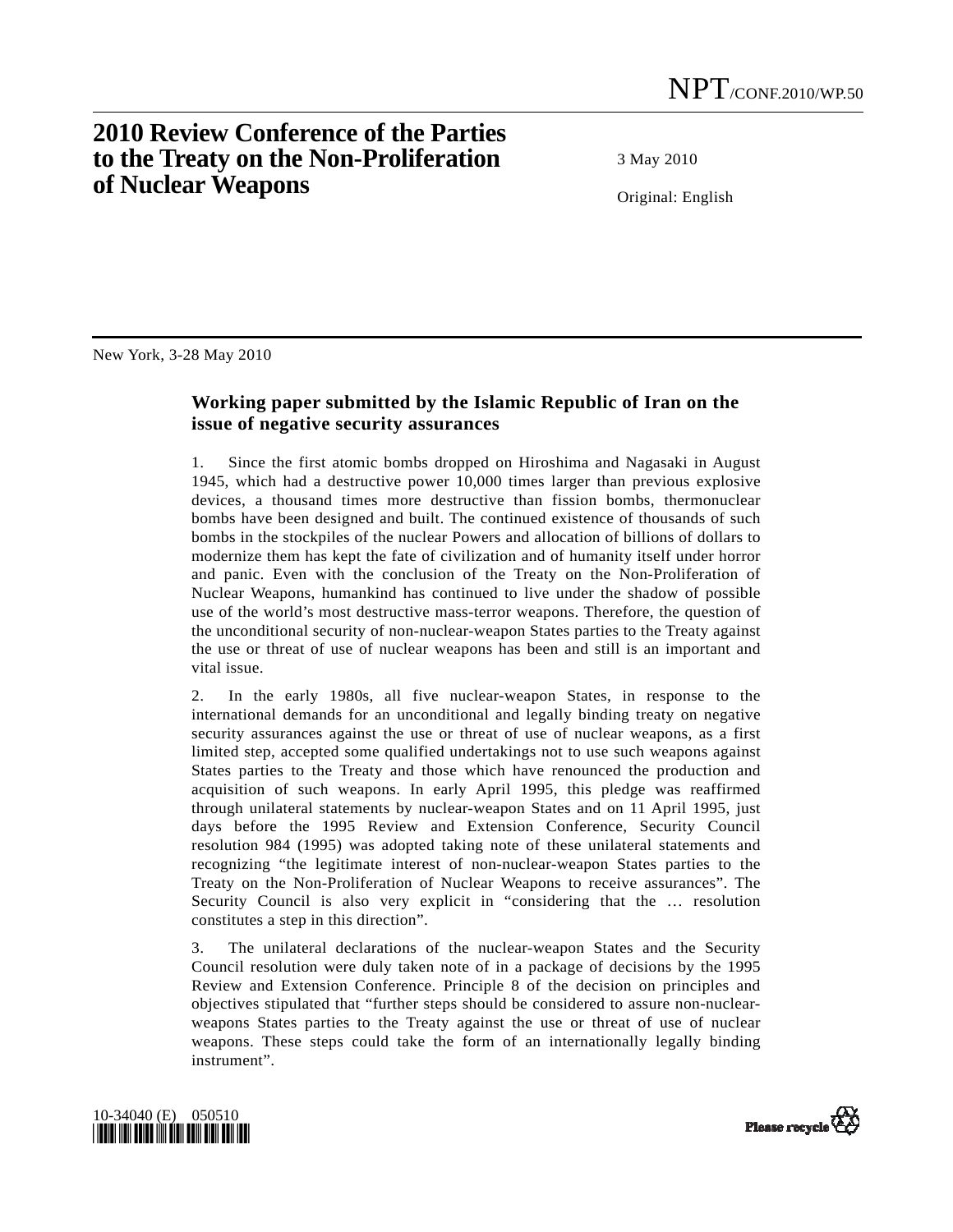4. Moreover, the new doctrines such as the United States Nuclear Posture Review, development of easy-to-use mini-nukes and a recent increase in the number of cases in which some high officials of certain nuclear-weapon States have threatened non-nuclear-weapon States (such as those threats made by the United States and French President), all have put the non-nuclear-weapon States more than ever under the real threat of possible use of nuclear weapons.

5. The United States through its development of new types of easy-to-use nuclear weapons and recently allocation of billions of dollars to modernize its nuclear arsenal and naming non-nuclear-weapon States as targets of such inhumane weaponry, is clearly violating its obligations under article VI of the Treaty and putting its commitment to its 1995 unilateral statement under serious question. Hundreds of millions of dollars have already been allocated to the nuclear weapon development projects such as those in the United Kingdom Trident or the United States mini-nukes and recently the addition of a nuclear-armed ballistic missile submarine to French nuclear arsenals. The international community should not await the deployment or even threat of use of such weapons to react. Such policies and practices seem to have learned no lesson from the nightmare of Hiroshima and Nagasaki. It is abhorrent that the threats and dangerous doctrine of use of nuclear weapons against non-nuclear States were officially proclaimed by the United States and the North Atlantic Treaty Organization (NATO).

6. The 1995 unilateral statements and the subsequent United Nations Security Council resolution are inseparable parts of the deal in the 1995 Review Conference. The efforts undermining multilateral achievement in the field of disarmament are now seriously eroding the very credibility of the Treaty.

7. Iran considers the total elimination of nuclear weapons as the only absolute guarantee against the use or threat of use of nuclear weapons. Nuclear weapons should not imply political clout and capability to shape and influence world events or change the decisions of sovereign States. Holding onto and expanding nuclear arsenals should be condemned rather than condoned or tolerated. Any increase in nuclear capability should equal a reduction in political credibility. As long as such weapons are in the stockpiles of nuclear-weapon States, no one on the earth has any security. It is therefore imperative to move on with a concerted and firm resolve to stop and reverse this fast-paced drive. Certain nuclear-weapon States have tried to create smokescreens in the international forums, including the Treaty review process, to deflect attention from their abysmal record and policies.

8. Pending the total elimination of these inhuman weapons, as stipulated in the Advisory Opinion of the International Court of Justice in 1996, the Review Conference should announce unequivocally that to use or threaten to use nuclear weapons is illegal. At the same time efforts for the conclusion of a universal, unconditional and legally binding instrument on security assurances to non-nuclearweapon States should be pursued as a matter of priority by the international community.

9. Therefore, we propose that the Conference establish an ad hoc committee to work on a draft of a legally binding instrument on the illegality of nuclear weapons and providing unconditional security assurances by the five nuclear-weapon States to non-nuclear-weapon States parties to the Treaty, and to submit the draft of the legal instrument to the Review Conference for its consideration and adoption. As a first step to address the twin issues of illegality of use and negative security